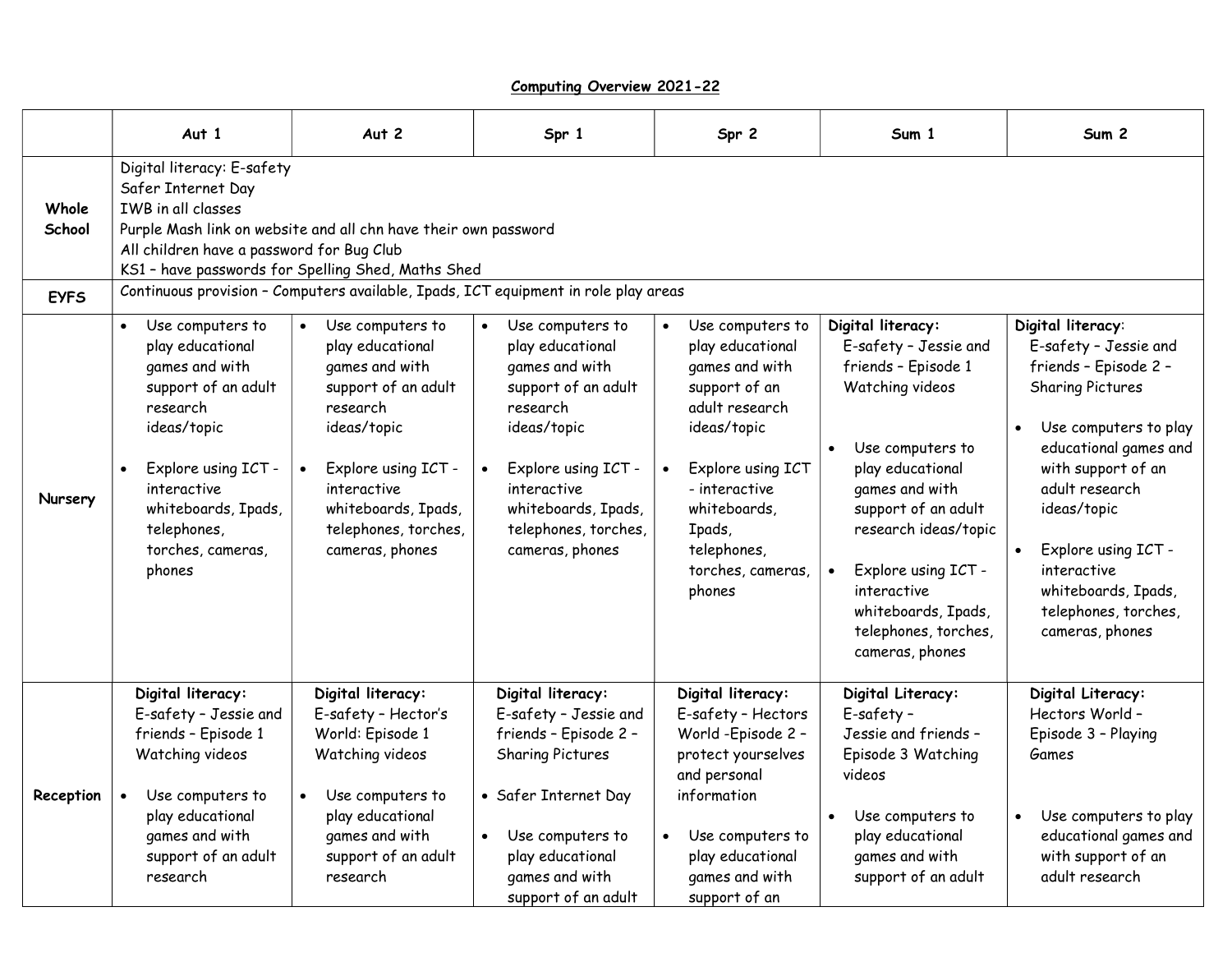|        | ideas/topic<br>Explore using ICT -<br>interactive<br>whiteboards, Ipads,<br>telephones,<br>torches, cameras,<br>phones                                               | ideas/topic<br>Explore using ICT -<br>interactive<br>whiteboards, Ipads,<br>telephones, torches,<br>cameras, phones                                           | research<br>ideas/topic<br>Explore using ICT -<br>interactive<br>whiteboards, Ipads,<br>telephones, torches,<br>cameras, phones                                | adult research<br>ideas/topic<br>Explore using ICT<br>- interactive<br>whiteboards,<br>Ipads,<br>telephones,<br>torches, cameras,<br>phones                    | research ideas/topic<br>Explore using ICT -<br>interactive<br>whiteboards, Ipads,<br>telephones, torches,<br>cameras, phones        | ideas/topic<br>Explore using ICT -<br>interactive<br>whiteboards, Ipads,<br>telephones, torches,<br>cameras, phones                                             |
|--------|----------------------------------------------------------------------------------------------------------------------------------------------------------------------|---------------------------------------------------------------------------------------------------------------------------------------------------------------|----------------------------------------------------------------------------------------------------------------------------------------------------------------|----------------------------------------------------------------------------------------------------------------------------------------------------------------|-------------------------------------------------------------------------------------------------------------------------------------|-----------------------------------------------------------------------------------------------------------------------------------------------------------------|
| K51    |                                                                                                                                                                      | Computing/ICT homework opportunities - Purple Mash, Bug Club, Spelling Shed, Maths Shed                                                                       |                                                                                                                                                                |                                                                                                                                                                |                                                                                                                                     |                                                                                                                                                                 |
|        | Digital literacy:<br>E-safety - Jessie<br>and friends -<br>Episode 1 - Watching<br>videos                                                                            | Digital literacy:<br>E-safety - Hector's<br>World Episode 1 -<br>personal information<br>- what is shared and<br>how it is shared                             | Digital literacy:<br>E-safety Jessie and<br>Friends episode 2 -<br>Sharing pictures                                                                            | Digital literacy:<br>E-safety -<br>Hector's World<br>Episode 2. -<br>protect yourselves<br>and personal<br>information                                         | Digital literacy:<br>Jessie and friends -<br>Episode 3 - Playing<br>games                                                           | Digital literacy:<br>E-safety -<br>Hector's World<br>Episode 3 - Signing up<br>for games                                                                        |
| Year 1 | • Recognise common<br>uses of information<br>technology beyond<br>school<br>• Algorithms/Bee bots<br>-Say what an<br>algorithm is, Predict<br>the behaviour of       | • Use technology<br>safely and<br>respectfully, keeping<br>personal information<br>private;<br>• Recognise common<br>uses of information<br>technology beyond | • Identify where to go<br>for help and support<br>when they have<br>concerns about<br>content or contact<br>on the internet or<br>other online<br>technologies | • Identify where to<br>go for help and<br>support when they<br>have concerns<br>about content or<br>contact on the<br>internet or other<br>online technologies | • Computers in class<br>• Retrieval practise -<br>Algorithms/Bee bots/<br>· Use simple databases<br>to record<br>information-plants | • Computers in class<br>• Age appropriate games,<br>online viewings,<br>websites<br>· Algorithms - Say what<br>an algorithm is. Using<br>BeeBots to predict the |
|        | school<br>programs, create a<br>simple algorithm and<br>• Online research and<br>test it<br>exploration - access<br>• Send an email -<br>the internet<br>Purple Mash | • Safer internet Day -<br>E-safety assembly<br>for parents<br>• Computers in class                                                                            | • Computers in class<br>• Age appropriate<br>games, online<br>viewings, websites<br>• Algorithms - Write                                                       | • Understand online<br>risks and the age<br>rules for sites                                                                                                    | behaviour of<br>programmes.<br>• Online research<br>· Use simple databases                                                          |                                                                                                                                                                 |
|        |                                                                                                                                                                      | • Algorithms - use of<br>beebots in provision<br>and create<br>algorithms using<br>programs on<br>Purplemash                                                  | • Age appropriate<br>games, online<br>viewings, websites<br>• Algorithms - use of<br>beebots in provision                                                      | simple programs -<br>e.g. Bee-bots,<br>detect and correct<br>simple errors i,e,<br>debugging in<br>programs                                                    |                                                                                                                                     | to record information-<br>animals                                                                                                                               |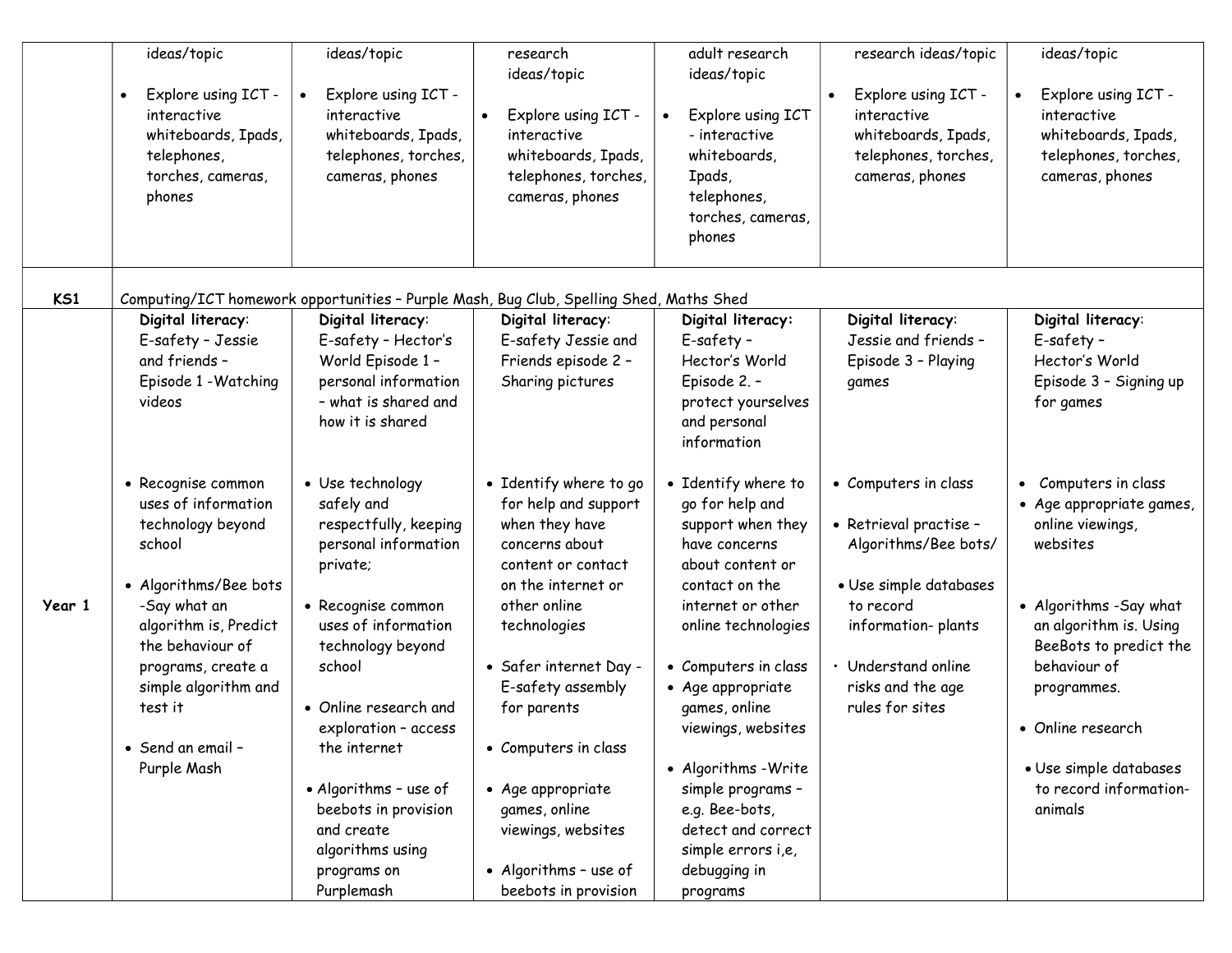|        |                                                                                                                                                                                                             |                                                                                                                                                                                                                                                                                                                           | and create<br>algorithms using<br>programs on<br>Purplemash                                                                                                                                                                                                                                                                                                                               | • Online research<br>and exploration -<br>access the<br>internet<br>• Google maps                                                                                                                                                                               |                                                                                                                                                                               |                                                                                                                                                                      |
|--------|-------------------------------------------------------------------------------------------------------------------------------------------------------------------------------------------------------------|---------------------------------------------------------------------------------------------------------------------------------------------------------------------------------------------------------------------------------------------------------------------------------------------------------------------------|-------------------------------------------------------------------------------------------------------------------------------------------------------------------------------------------------------------------------------------------------------------------------------------------------------------------------------------------------------------------------------------------|-----------------------------------------------------------------------------------------------------------------------------------------------------------------------------------------------------------------------------------------------------------------|-------------------------------------------------------------------------------------------------------------------------------------------------------------------------------|----------------------------------------------------------------------------------------------------------------------------------------------------------------------|
|        | Digital literacy: E-<br>safety - Jessie and<br>friends - Episode 1 -<br>Watching videos                                                                                                                     | Digital literacy:<br>E-safety - Hector's<br>World Episode 4 -<br>Personal information                                                                                                                                                                                                                                     | Digital literacy:<br>E-safety - Jessie<br>and friends - Episode<br>2 - Sharing pictures                                                                                                                                                                                                                                                                                                   | Digital literacy:<br>E-safety - Hector's<br>World - Episode 5 -<br>Cyberbullying -<br>You're not alone                                                                                                                                                          | Digital literacy:<br>E-safety - Jessie and<br>friends - Episode 3 -<br>Playing games                                                                                          | Digital literacy:<br>E-safety - Hector's<br>World Episode 6 -<br>Computer security -<br>oops                                                                         |
| Year 2 | · Use technology<br>safely and<br>respectfully, keeping<br>personal information<br>private;<br>• Recognise common<br>uses of information<br>technology beyond<br>school<br>• Send an email -<br>Purple Mash | • Identify where to go<br>for help and support<br>when they have<br>concerns about<br>content or contact on<br>the internet or other<br>online technologies<br>· Age- appropriate<br>games, online<br>viewings, websites<br>· Data handling:<br>Pictogram, Bar charts<br>• Present data in a<br>database-link to<br>maths | • Safer internet Day -<br>E-safety<br>• Identify where to go<br>for help and support<br>when they have<br>concerns about<br>content or contact on<br>the internet or other<br>online technologies<br>· Age- appropriate<br>games, online<br>viewings, websites<br>• Online research on<br>class<br>· books - cross<br>curricular<br>· Mashcam photos<br>• Send an email on<br>purple mash | • Online research on<br>class books - cross<br>curricular<br>• What is<br>Cyberbullying?<br>• Algorithms - Say<br>what an algorithm<br>is. Write simple<br>programs - e.g.<br>Bee-bots, detect<br>and correct simple<br>errors i,e,<br>debugging in<br>programs | • Online research on<br>class books - cross<br>curricular<br>• Understand online<br>risks and the age rules<br>for sites<br>· Present data in a<br>database-link to<br>plants | • Online research on class<br>books - cross curricular<br>• Algorithms - Say what<br>an algorithm is. Using<br>BeeBots to predict the<br>behaviour of<br>programmes. |